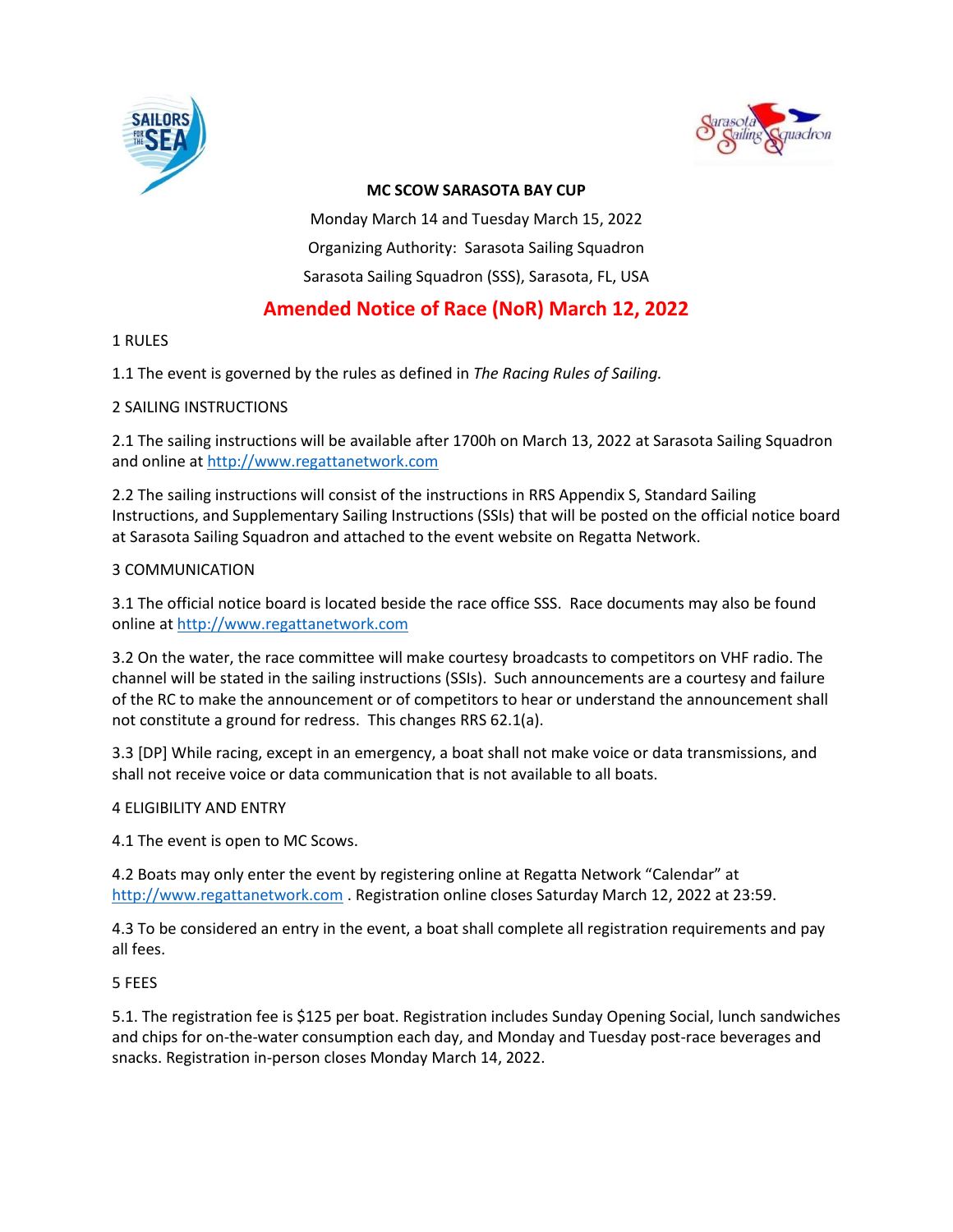#### 6 SCHEDULE

#### 6.1 ASHORE

Sunday March 13, 2022

1700 - 1900 Registration check-in with Opening Social under the pavilion. Dinner on your own.

Monday March 14, 2022

0830 RC and Safety/Chase meeting

0900 - 1000 Registration & check-in. Lunch provided for on the water consumption.

0930 Competitor's meeting.

TBD Post-race beverages

Tuesday March 15, 2022

Lunch provided for on the water consumption

TBD Awards

#### 6.2 ON THE WATER

Dates of racing

Monday March 14, 2022

1130 Warning Signal for first race of the day (4 races scheduled, more at PRO discretion)

#### Tuesday March 9, 2022

1030 Warning Signal for first race of the day (3 races scheduled, more at PRO discretion)

1355 No new warning signal after this time

6.3 The maximum number of races is in the discretion of the PRO, within the time limits provided.

#### 7 EQUIPMENT INSPECTION

7.1 Boats and associated gear shall meet the measurement and scantling standards as prescribed by the class association.

8 VENUE

8.1 Racing will be in Sarasota Bay.

9 COURSES

9.1 The courses to be sailed will be windward/leeward, LA, WA, or LAD.

10 SCORING

10.1 One race is required to be completed to constitute a series.

10.2

a) When fewer than six races have been completed, a boat's series score will be the total of her race scores.